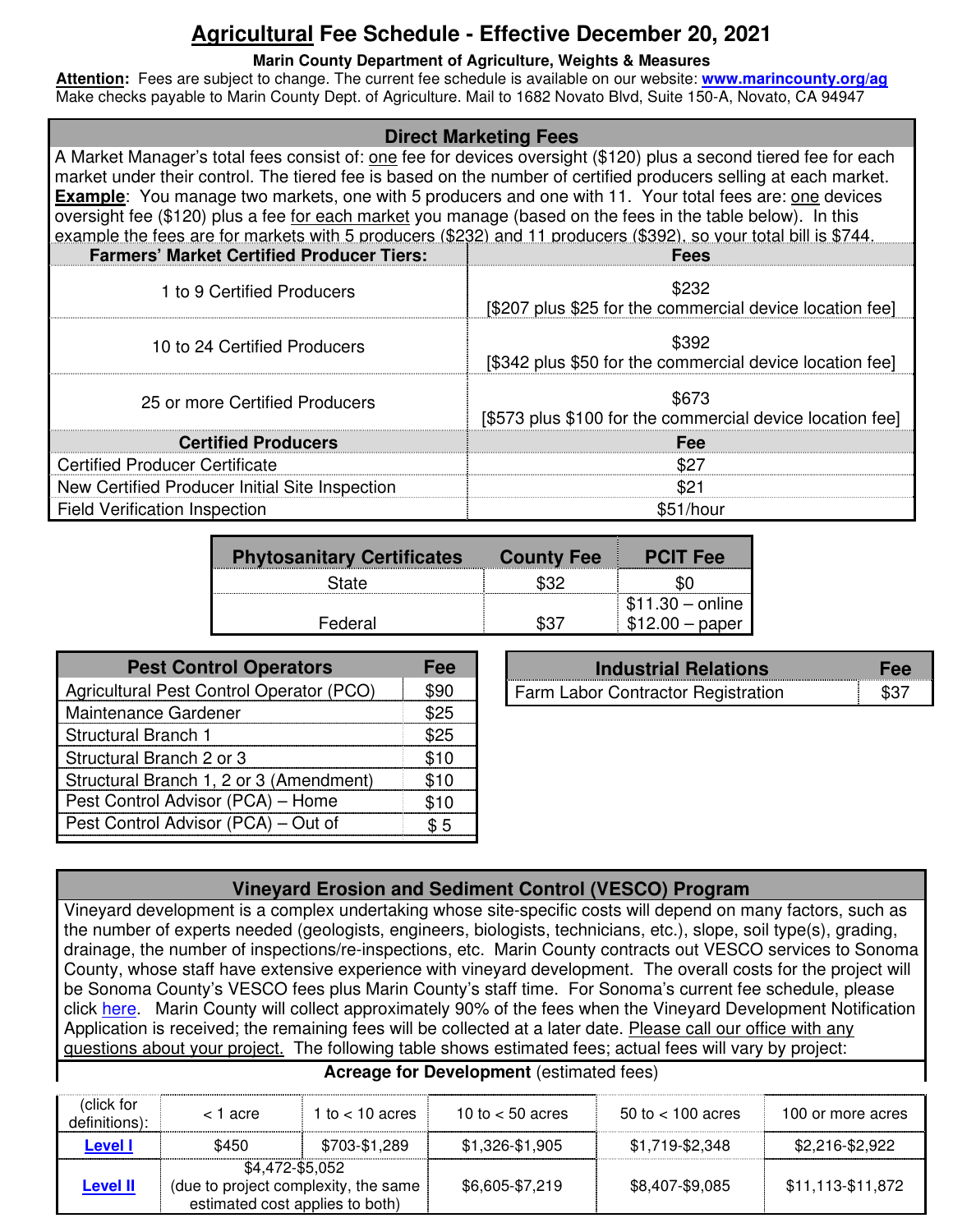## **Weights & Measures Fee Schedule – Effective December 20, 2021**

#### **Marin County Department of Agriculture, Weights & Measures**

**Attention:** Fees are subject to change. The current fee schedule is available on our website: **www.marincounty.org/ag**  Make checks payable to Marin County Dept. of Weights & Measures. Mail to 1682 Novato Blvd, Suite 150-A, Novato, CA 94947

| <b>Annual Commercial Device Fees</b>                                                                                     |                   |                     |                                       |       |                                |  |  |
|--------------------------------------------------------------------------------------------------------------------------|-------------------|---------------------|---------------------------------------|-------|--------------------------------|--|--|
| Device bills consist of one business location fee (\$100) plus a commercial device fee for all devices at that location. |                   |                     |                                       |       |                                |  |  |
| <b>Commercial Device Type</b>                                                                                            | Fee per<br>device | <b>State</b><br>fee | <b>Commercial Device Type</b>         |       | <b>State</b><br>Fee per<br>fee |  |  |
| Compressed Natural Gas (CNG) Meter                                                                                       | \$125             | \$16                | Livestock Scale (>10,000 lbs.)        | \$40  | \$24                           |  |  |
| <b>Computing Scale</b>                                                                                                   | \$23              | \$2.20              | Milk Tank                             | \$0   | \$2.20                         |  |  |
| Cordage Meter                                                                                                            | \$20              | \$2.20              | Platform Scale (100 - 1,999 lbs.)     | \$50  | \$2.20                         |  |  |
| <b>Counter Scale</b>                                                                                                     | \$20              | \$2.20              | Platform Scale (2,000 - 10,000 lbs.)  | \$150 | \$16                           |  |  |
| Dormant Scale (2,000 - 10,000 lbs.)                                                                                      | \$150             | \$16                | Propane (LPG) Meter                   | \$185 | \$16                           |  |  |
| Dormant Scale (>10,000 lbs.)                                                                                             | \$250             | \$24                | <b>Retail Motor Fuel Meter</b>        | \$20  | \$2.20                         |  |  |
| Electric Meter / Submeter                                                                                                | \$3               | \$0.50              | <b>Retail Water Meter</b>             | \$20  | \$2.20                         |  |  |
| <b>Fabric Meter</b>                                                                                                      | \$20              | \$2.20              | <b>Taxi Meter</b>                     | \$20  | \$2.20                         |  |  |
| <b>Hanging Scale</b>                                                                                                     | \$20              | \$2.20              | Vapor Submeter                        | \$0   | \$0.50                         |  |  |
| Hopper/Tank Scale (2,000-10,000 lbs.)                                                                                    | \$150             | \$16                | <b>Vehicle Meter</b>                  | \$75  | \$2.20                         |  |  |
| Hopper/Tank Scale (>10,000 lbs.)                                                                                         | \$250             | \$24                | Vehicle/Truck Scale (2,000-10,000 lbs | \$150 | \$16                           |  |  |
| Jewelry / Prescription / Cannabis Scale                                                                                  | \$80              | \$2.20              | Vehicle/Truck Scale (>10,000 lbs.)    | \$250 | \$24                           |  |  |
| Livestock Scale (2,000 - 10,000 lbs.)                                                                                    | \$40              | \$16                |                                       |       |                                |  |  |

| <b>Annual Point-of-Sale-Systems Fees</b> |            |                               | <b>Miscellaneous</b> |
|------------------------------------------|------------|-------------------------------|----------------------|
| Number of POS Systems:                   | <b>Fee</b> | Category:                     | Fee                  |
| 1 to 3                                   |            | Standby Fee <sup>1</sup>      | 563.1                |
| 4 to 9                                   |            | Rescheduling Fee <sup>2</sup> |                      |
| 10 or more                               |            | Service Agent Exam            | 539.                 |

| nnual Point-of-Sale-Systems Fees |       |                               | <b>Miscellaneous</b> |  |  |
|----------------------------------|-------|-------------------------------|----------------------|--|--|
| r of POS Systems:                | Fee   | Category:                     | Fee                  |  |  |
| 1 to $3$                         | ኔ204  | Standby Fee <sup>1</sup>      | \$63.69              |  |  |
| 4 to 9                           | \$339 | Rescheduling Fee <sup>2</sup> | \$127.39             |  |  |
| 10 or more                       | 6572  | Service Agent Exam            | \$39.00              |  |  |

| <b>Point-of-Sale-System Reinspection Fees</b>                                                                   |        |                                 |            |                                     |
|-----------------------------------------------------------------------------------------------------------------|--------|---------------------------------|------------|-------------------------------------|
|                                                                                                                 |        | <b>Total Number of Scanners</b> |            |                                     |
| <b>Reinspection Number</b>                                                                                      | 1 to 3 | 4 to 9                          | 10 or more | <b>Enforcement Action</b>           |
| First Reinspection *                                                                                            | \$165  | \$335                           | \$438      | n/a                                 |
| <b>Second Reinspection</b>                                                                                      | \$330  | \$464                           | \$670      | n/a                                 |
| <b>Third Reinspection</b>                                                                                       | \$330  | \$464                           | \$670      | <b>Administrative Civil Penalty</b> |
| <b>Fourth Reinspection</b>                                                                                      | \$330  | \$515                           | \$773      | $***$                               |
| * No charge for first reinspection of new businesses                                                            |        |                                 |            |                                     |
| **Administrative Civil Penalty (fine) or Referral to District Attorney applies for all subsequent reinspections |        |                                 |            |                                     |

| <b>Commercial Device Reinspection Fees</b><br><b>Total Number of Devices</b>                                    |      |       |       |     |  |  |
|-----------------------------------------------------------------------------------------------------------------|------|-------|-------|-----|--|--|
| <b>Devices Out of Tolerance</b><br><b>Enforcement Action</b><br>3 or more                                       |      |       |       |     |  |  |
|                                                                                                                 | \$62 | \$124 | \$247 | n/a |  |  |
|                                                                                                                 | N/A  | \$247 | \$371 | n/a |  |  |
| $^{\star\star}$<br>\$494<br>N/A<br>N/A<br>3 or more                                                             |      |       |       |     |  |  |
| **Administrative Civil Penalty (fine) or Referral to District Attorney applies for all subsequent reinspections |      |       |       |     |  |  |

**<sup>1</sup>Standby Fee** is defined as a fee charged to a business when an owner or owner's representative is fifteen (15) to thirty (30) minutes late to a mutually agreed upon scheduled appointment time. When a business owner or representative is over thirty (30) minutes late, they will be charged a Rescheduling Fee (see below).

**<sup>2</sup>Rescheduling Fee** is defined as a fee charged to a business when an owner or owner's representative cancels a mutually agreed upon appointment less than 24 hours ahead of the scheduled meeting time, or if the owner or owner's representative shows up more than thirty (30) minutes late to the scheduled appointment.

#### **Authority**

1. Device fees are set in the California Business & Professions Code (Division 5, Chapter 2, Article 2.1, Section 12240)

2. Point-of-Sale-System fees are established by resolution of the Marin County Board of Supervisors. The related point-ofsale ordinance is located in the Marin County Code (Title 5, Chapter 5.45)